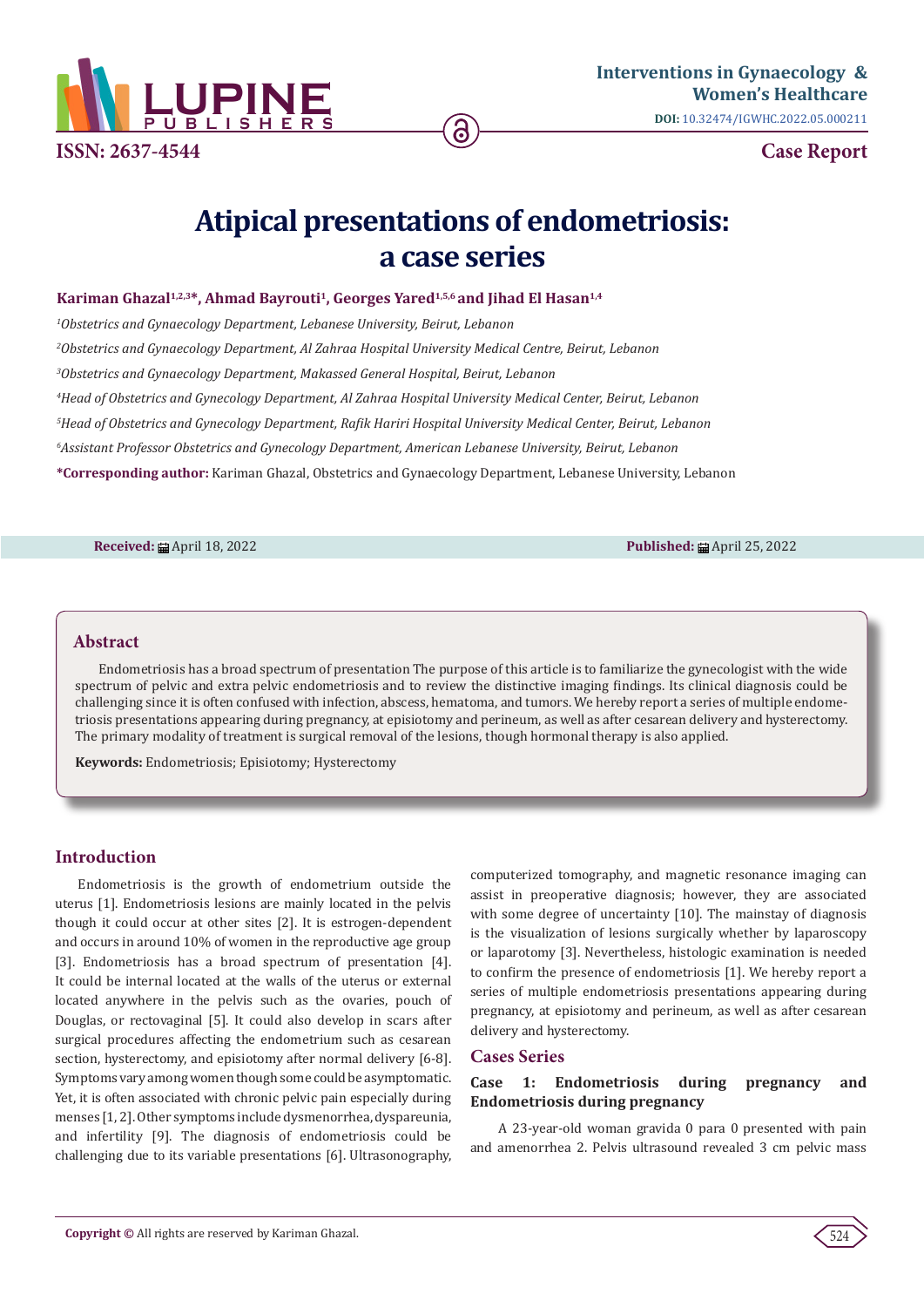at the right ovary with heterogeneous endometrioma-like aspect (Figure1) and luteinique cyst on the left ovary 3cm. After 3 months, the patient became pregnant. During pregnancy, the patient had intermittent severe pain treated with analgesics (paracetamol and non-steroidal anti-inflammatory drugs). There was no evidence for cyst during pregnancy. At 37th week the patient had cesarean section (CS) for fetal distress. During CS, there were multiple

lesions of endometriosis in the pelvis (utero sacral ligament, pouch of Douglas, and vesico uterine space) as well as a ruptured ovarian mass that was diagnosed before pregnancy with diffuse opaque dark fluid in the pelvis (Figure 2). Cauterization and hemostasis were done for some lesions. The newborn had an Apgar score of 8 but was admitted to the Neonatal Intensive Care Unit (NICU) for respiratory distress.



**Figure 1:** Ultrasound image showing endometrioma on the on the right ovary before pregnancy. endometrioma (arrow) with homogeneous low-level echoes no color flow will be seen and luteinique cyst on the left ovary.



**Figure 2:** During CS, there were multiple lesions of endometriosis in the pelvis (utero sacral ligament, pouch of Douglas, and vesico uterine space) as well as a ruptured ovarian mass that was diagnosed before pregnancy Dark red or bluish cysts or nodules on the surface of peritoneal and pelvic organs.

## **Case 2: Recurrent endometriosis on the cesarean section scar**

A 27-year-old female gravida 2 para2 who had two previous cesarean deliveries due to fetopelvic disproportion without any complication. She had a history of severe bleeding during menses without experiencing severe pain. She takes estrogen and progesterone contraceptives. The patient presented with pain on the cesarean wound after 2 years from first cesarean. She stopped contraceptive pills 5 months ago. Upon examination, a nodule on the wound was found an approximately 3 cm wide, tender, strict,

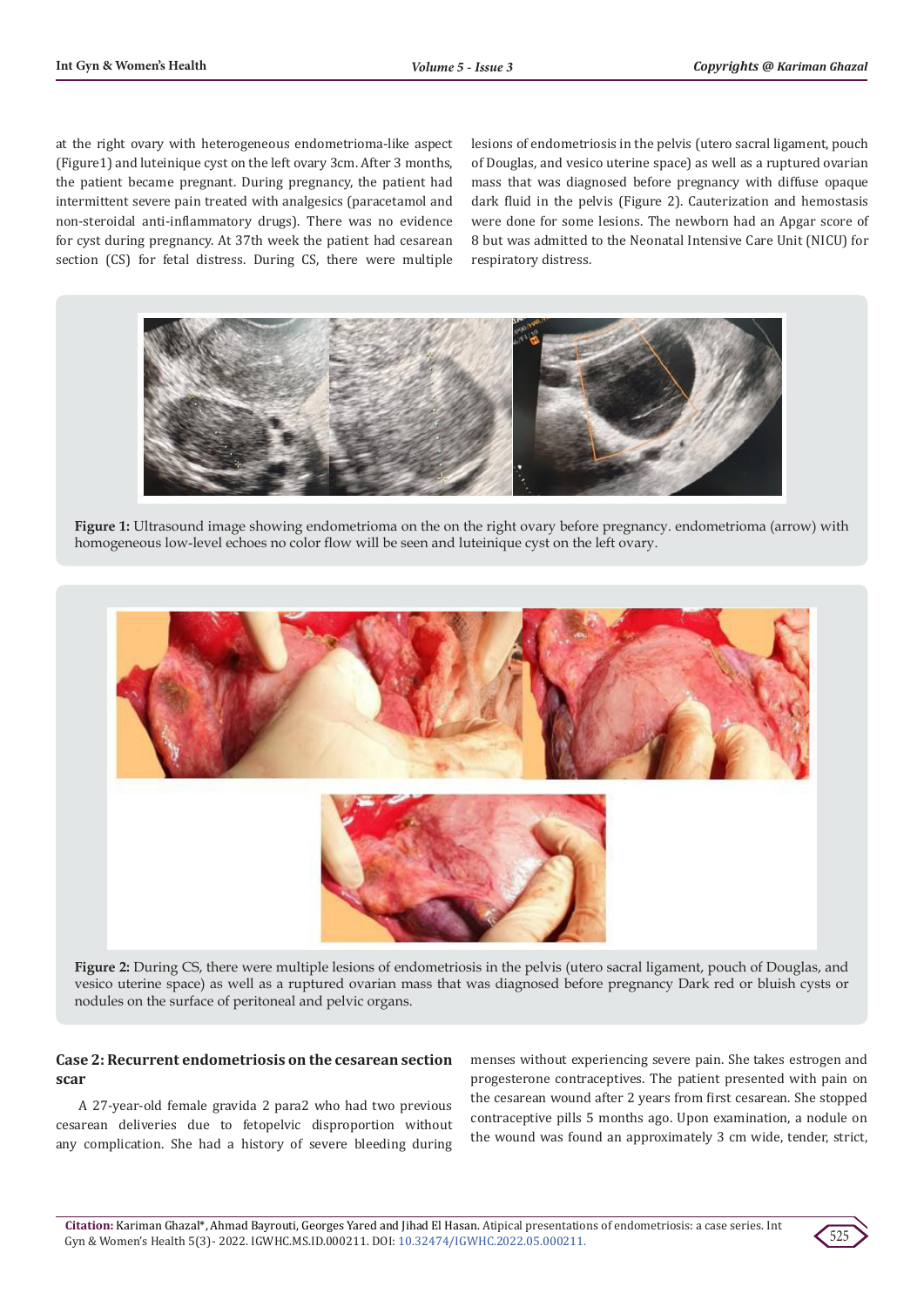and immobile right subcutaneous mass beneath the low segment cesarean scar. Pelvic and abdominal ultrasound showed a 3 cm mass with heterogeneous echo structure (Figure 3a). Surgery was done to remove the mass (Figure 3b). Histology confirmed the diagnosis of endometriosis. After two years, the patient presented with pain. Ultrasound examination revealed a 3 cm nodule on other side of the wound. (Figure 4a). She had surgery for recurrent endometriosis (Figure 4b).



**Figure 3a:** Pelvic and abdominal ultrasound showed a 3 cm × 3 cm × cm, oval-shaped heterogeneous mass within the right rectus abdominus muscle, with no abnormalities of the uterus and ovaries Partly cystic and partly solid intramuscular lesion in the abdominal wall.

**Figure 3b:** Excised mass having brown aspect inside.



**Figure 4a:** pelvic and abdominal Ultrasound image showing heterogenous aspect mass under the skin of cesarean scar at the left side: solid intramuscular lesion in the abdominal wall. **Figure 4b:** Excised mass having brown aspect inside.

## **Case 3: Endometriosis in the groin near cesarean section scar**

 A 27-year-old woman gravida 3 para2 1 abortion (1 NVD and 1 CS) patient presented with a painful swelling in her groin. She had been symptomatic for 8 months. Inguinal hernia was initially suspected. She reported that her groin pain increased during her periods. She had a cesarean delivery 1year ago. Abdominal examination revealed a palpable 3 cm mass in the groin area at the right side and lateral to her CS scar. MRI was done and showed a 3 cm mass with a mixed signal intensity near her CS scar. Endometriosis was suspected. The patient had a laparotomy at her groin during which lesions were found and completely removed. Histology confirmed the diagnosis of endometriosis.

## **Case 4: Endometriosis on the episiotomy**

 A 26-year-old woman gravida 2 para1 1 abortion (1 NVD) patient presented with a painful nodule over the episiotomy site for two years. She had forceps delivery seven years ago. Upon examination, a tender, irregular, dark-colored nodule measuring 4 cm was found in the right perineal region over the previous episiotomy scar. She underwent surgery during which the scar and the nodule were excised. Histopathology showed endometriosis with chronic inflammation at the episiotomy scar. The patient was relieved of her presenting complaints after the surgery. She took progestin medication Dienogest (Visanne) for endometriosis treatment for 6 months and then she became pregnant without any complication.

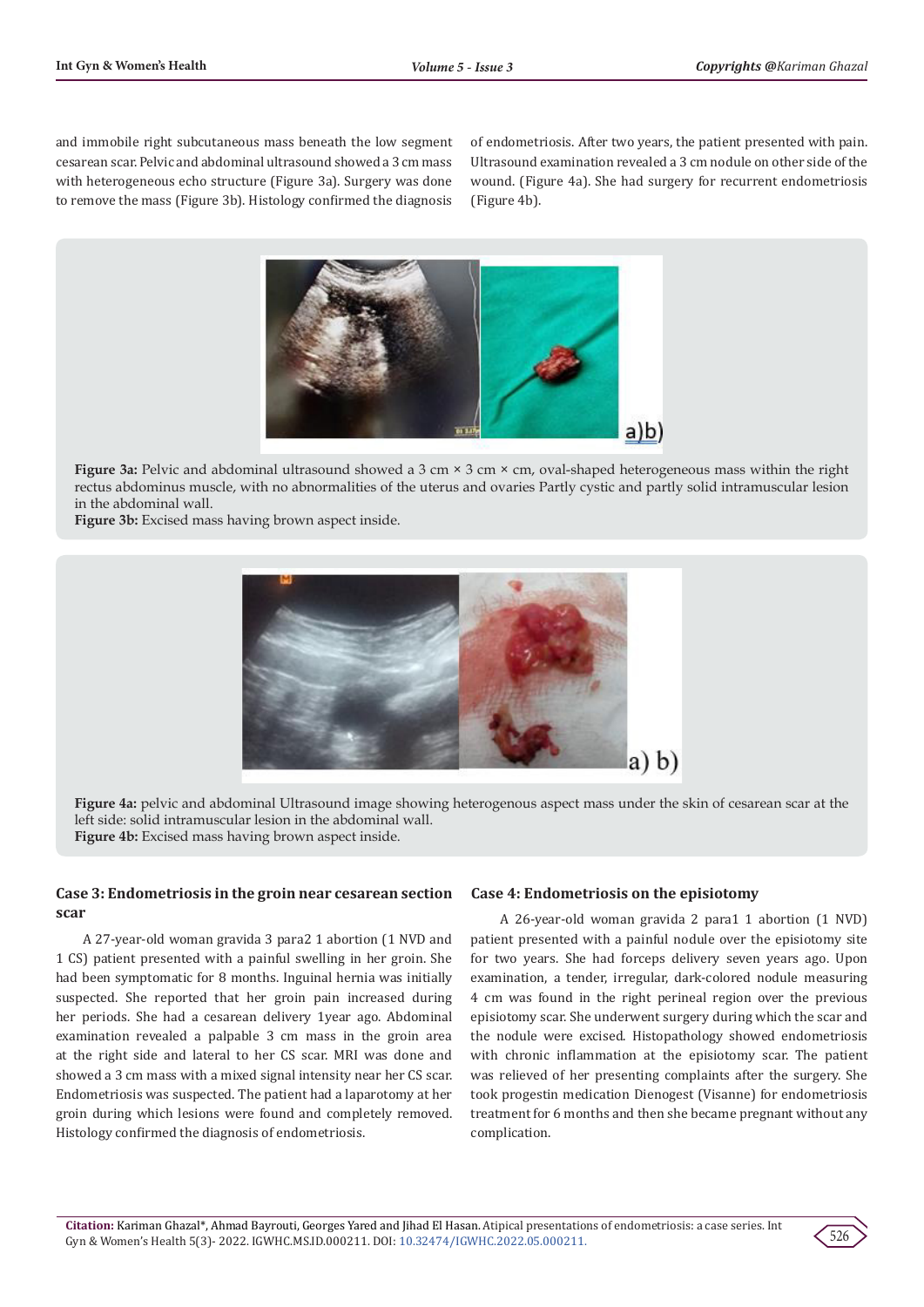#### **Case 5: Deep perineal endometriosis behind episiotomy**

 A previously healthy 28-year-old woman gravida 2 para1 1 abortion had a 1-year history of a painful palpable lesion within the deep left perineum. The pain was correlating with her menstrual period. Gynecological ultrasound examination was normal. Physical examination revealed a deep firm mass in the perineum inferior to the left labia majora. A punch biopsy was performed. Histopathology showed multiple foci of endometrial glands and dense stroma surrounded by tissue. The patient was diagnosed as having endometriosis and was treated with Dienogest for 6 months. She was asymptomatic but when she stopped the medication the severe pain returned. She was advised to undergo surgery during which multiple lesions of endometriosis were excised. The patient now is asymptomatic and is being treated with contraceptives and Dienogest.

#### **Case 6: Endometriosis of the vaginal vault**

A 41-year-old woman gravida 0 para0 presented with prolonged

lower pelvic discomfort, constipation, and severe vaginal bleeding. The patient had a history of abdominal hysterectomy 3 months ago due to symptomatic adenomyosis and multiple leiomyomas. After 2 months of surgery, the patient started to have severe vaginal bleeding. She consulted a physician who detected polypoid lesions protruding from the suture of previous hysterectomy at the vaginal vault (Figures 5a & 5b). Her vital signs were stable without fever. Pelvic and vaginal exam induced severe pain during manipulation of the vault site and polypoid lesions were suspected as an old hematoma of the hysterectomy site. Pelvic and abdominal ultrasound examinations showed no signs of active bleeding at the surgery site. For further investigation, under general anesthesia, polypoid lesions were removed with sponge forceps and Di thermocoagulation. Bleeding was controlled with sutures and tampon gauzes that were inserted intra-vaginally and were removed after one day. Histology confirmed endometriosis on the scar. The patient underwent treatment with Dienogest.



**Figure 5(a b):** Polypoid lesions protruding from the suture of previous hysterectomy at the vaginal vault.

## **Discussion**

 Endometriosis is a gynecologic pathology that most commonly develop in the pelvis, such as ovaries, pouch of Douglas, uterosacral ligaments, and anterior abdominal wall [4,5]. The endometrial lesions are composed of glands and stroma that functionally respond to exogenous and endogenous hormonal stimuli. The presentation and evolution are variable, ranging from few lesions on pelvic organs to massive extensive adhesions involving the intestinal and urinary systems [3-5]. Endometriosis occurs in women of reproductive age. It may also develop during pregnancy [11-14]. Bean et al. reported that the prevalence of ovarian endometriomas and deep endometriosis in women in their early pregnancy was 4.9% [15]. Ovarian endometriomas during pregnancy are usually diagnosed by ultrasonography due to its high accuracy and safety [11]. Complications of endometriosis during pregnancy are rare [11]. These include increased risk of placenta previa, placental abruption, hypertension, spontaneous abortion, preterm birth, and cesarean delivery [14]. However, there is no evidence that endometriosis has a detrimental effect on pregnancy outcome [11,12]. In our case, the patient did not have any complication. She only had diffuse pain that was medically treated. On the other hand, endometriosis can develop in the scar after obstetric or gynecologic surgeries [6,16,17].

The incidence of scar endometriosis after cesarean delivery was reported to range between 0.08% and 0.95% [10,18]. The symptoms of scar endometriosis are nonspecific, usually involving pain and swelling at the incision site [6,17]. It can be clinically misdiagnosed as granuloma, hernia, abscess, lipoma, or hematoma [6,10]. Preliminary diagnosis is made through medical history and physical examination in addition to imaging. Ultrasonography is commonly used. Sonographic features are generally not specific showing irregular borders, heterogeneous echotexture, and increased vascularity [6,16]. Accurate diagnosis can be done by histopathological examination of the tissue [6,10,17]. Treatment involves the surgical removal of the lesion [6,10,17]. Kaplanoglu et al. suggested that the complete excision of the lesion together with

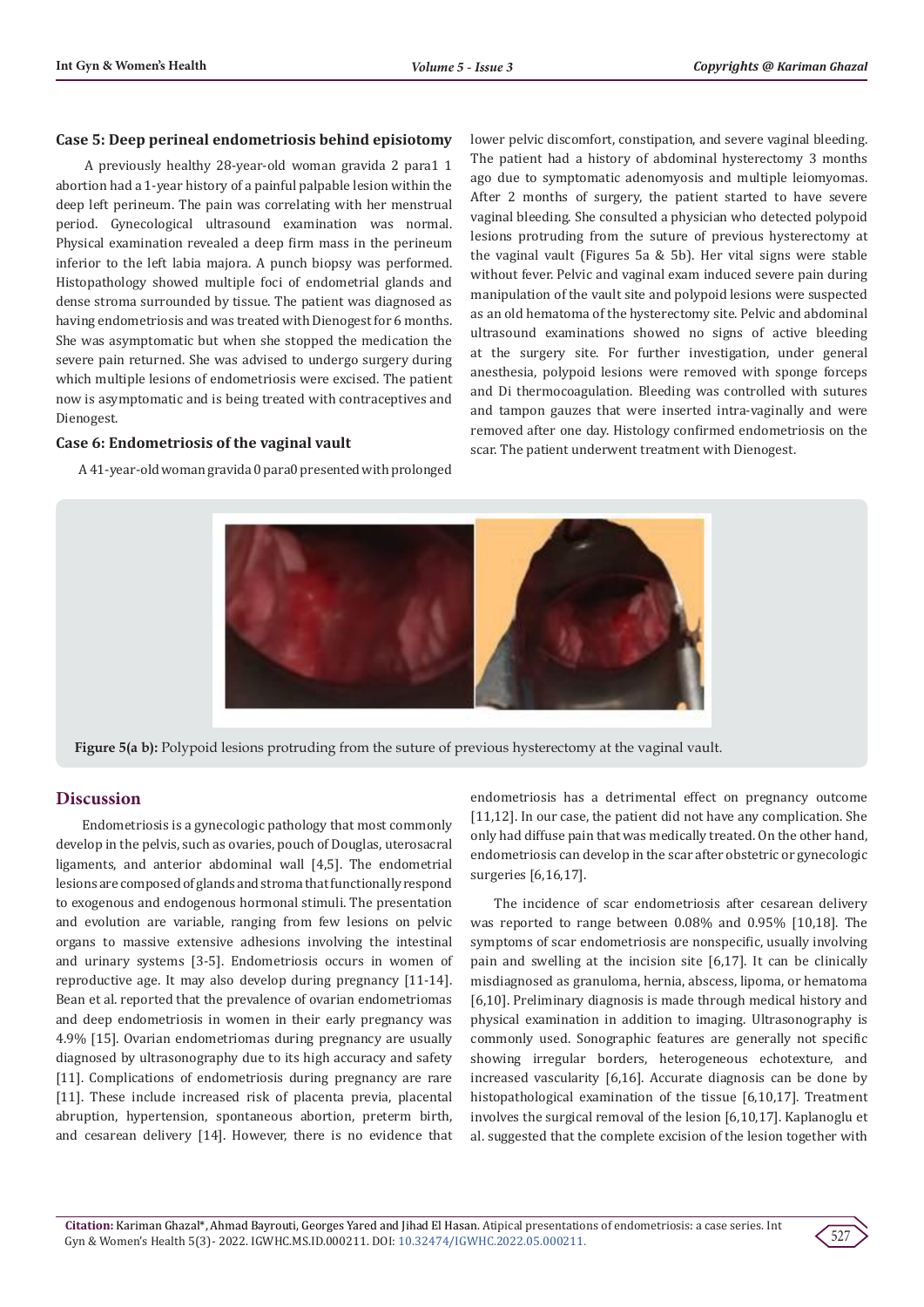around 1 cm of healthy tissue could help to prevent local recurrence [6] since recurrence rate ranged from 1.5% to 9.1% [19, 20]. In our second case, the patient had recurrent scar endometriosis but on a different side since the first lesion was on the right of the scar while the second lesion was central. Scar endometriosis could also rarely occur in scars resulting from episiotomy [8,21,22]. The incidence of endometriosis at episiotomy site after normal vaginal delivery was reported 0.01%-0.04% [6,21]. It may be misdiagnosed as granuloma, cyst or abscess [23]. The presence of a perineal nodule or tender mass, along with cyclic perineal pain with a history of an episiotomy, could be highly indicative of endometriosis [8]. Physical examination usually reveals a dark blue perineal mass [5,8]. The first choice of treatment is complete excision of the perineal endometrial tissue. Other treatment modalities include hormonal suppression [8]. Early treatment is essential since extensive perineal endometriosis can extend to the anal sphincter necessitating primary sphincteroplasty in addition to surgical excision [24]. Another rare type of endometriosis is vaginal vault endometriosis that could develop after hysterectomy [7,25,26].

Choi et al. and Chen et al. reported two cases of vaginal vault endometriosis post vaginal hysterectomy who presented with sudden vaginal bleeding without having previous evidence of endometriosis. A possible pathophysiology could be endometrial implantation during hysterectomy [25,26]. Similar to other forms of endometriosis, the primary treatment is total surgical excision [25,26]. Although surgical removal of the lesions is recommended; the use of medications such as Dienogest has shown to be effective [27]. Dienogest is a progestin that binds to progesterone receptors and inhibits gonadotropin secretion. It also has anti-inflammatory and antiproliferative effects on endometriotic lesions; thereby, providing several advantages over combined hormonal contraceptives [27].

# **Conclusion**

Endometriosis is associated with considerable morbidity. It is still an underdiagnosed disease. Further studies are needed to determine preventative measures. Clinical trials are also necessary to determine effective medical therapies, along with surgical treatment, to prevent disease progression, minimize pain, and improve fertility.

## **Conflict of Interest**

No conflict of interest was reported.

## **Funding Information**

None.

#### **References**

- 1. [Lapp T \(2000\) ACOG issues recommendations for the management of](https://www.aafp.org/afp/2000/0915/p1431.html)  [endometriosis. American Family Physician 62\(6\): 1431-1432.](https://www.aafp.org/afp/2000/0915/p1431.html)
- 2. [Khan KN, Kitajima M, Hiraki K, Fujishita A, Nakashima M, et al. \(2014\)](https://www.sciencedirect.com/science/article/pii/S2213307014000550)  [Visible and occult microscopic lesions of endometriosis. Gynecology and](https://www.sciencedirect.com/science/article/pii/S2213307014000550)  [Minimally Invasive Therapy 3\(4\): 109-114.](https://www.sciencedirect.com/science/article/pii/S2213307014000550)
- 3. Giudice LC, Kao LC (2004) Endometriosis. Lancet 364: 1789-1799.
- 4. [Sud S, Buxi TB, Sheth S, Ghuman SS \(2021\) Endometriosis and Its Myriad](https://www.ncbi.nlm.nih.gov/pmc/articles/PMC8299511/) [Presentations: Magnetic Resonance Imaging-Based Pictorial Review.](https://www.ncbi.nlm.nih.gov/pmc/articles/PMC8299511/) [Indian Journal of Radiology and Imaging. 31\(1\): 193-202.](https://www.ncbi.nlm.nih.gov/pmc/articles/PMC8299511/)
- 5. [Acién P, Velasco I \(2013\) Endometriosis: a disease that remains](https://www.hindawi.com/journals/isrn/2013/242149/) [enigmatic. ISRN Obstetrics and Gynecology.](https://www.hindawi.com/journals/isrn/2013/242149/)
- 6. [Kaplanoglu M, Kaplanoğlu DK, Dincer Ata C, Buyukkurt S \(2014\)](https://web.p.ebscohost.com/abstract?direct=true&profile=ehost&scope=site&authtype=crawler&jrnl=20905742&AN=100568045&h=xJ0EUhZaj0tTNd7zXUseL4qOxadyjBkBHcOfTxzwkOfkzIOrJ3W3HbdhNZb8kEjjNjNdh76xfnIUpQ2NyTT6Dg%3d%3d&crl=c&resultNs=AdminWebAuth&resultLocal=ErrCrlNotAuth&crlhashurl=login.aspx%3fdirect%3dtrue%26profile%3dehost%26scope%3dsite%26authtype%3dcrawler%26jrnl%3d20905742%26AN%3d100568045) [Obstetric scar endometriosis: retrospective study on 19 cases and](https://web.p.ebscohost.com/abstract?direct=true&profile=ehost&scope=site&authtype=crawler&jrnl=20905742&AN=100568045&h=xJ0EUhZaj0tTNd7zXUseL4qOxadyjBkBHcOfTxzwkOfkzIOrJ3W3HbdhNZb8kEjjNjNdh76xfnIUpQ2NyTT6Dg%3d%3d&crl=c&resultNs=AdminWebAuth&resultLocal=ErrCrlNotAuth&crlhashurl=login.aspx%3fdirect%3dtrue%26profile%3dehost%26scope%3dsite%26authtype%3dcrawler%26jrnl%3d20905742%26AN%3d100568045) [review of the literature. International Scholarly Research Notices pp:](https://web.p.ebscohost.com/abstract?direct=true&profile=ehost&scope=site&authtype=crawler&jrnl=20905742&AN=100568045&h=xJ0EUhZaj0tTNd7zXUseL4qOxadyjBkBHcOfTxzwkOfkzIOrJ3W3HbdhNZb8kEjjNjNdh76xfnIUpQ2NyTT6Dg%3d%3d&crl=c&resultNs=AdminWebAuth&resultLocal=ErrCrlNotAuth&crlhashurl=login.aspx%3fdirect%3dtrue%26profile%3dehost%26scope%3dsite%26authtype%3dcrawler%26jrnl%3d20905742%26AN%3d100568045) [1-5.](https://web.p.ebscohost.com/abstract?direct=true&profile=ehost&scope=site&authtype=crawler&jrnl=20905742&AN=100568045&h=xJ0EUhZaj0tTNd7zXUseL4qOxadyjBkBHcOfTxzwkOfkzIOrJ3W3HbdhNZb8kEjjNjNdh76xfnIUpQ2NyTT6Dg%3d%3d&crl=c&resultNs=AdminWebAuth&resultLocal=ErrCrlNotAuth&crlhashurl=login.aspx%3fdirect%3dtrue%26profile%3dehost%26scope%3dsite%26authtype%3dcrawler%26jrnl%3d20905742%26AN%3d100568045)
- 7. [Mahendru R, Siwach S, Aggarwal D, Rana P, Duhan A, et al. \(2013\) A rare](https://www.ncbi.nlm.nih.gov/pmc/articles/PMC3707828/) [case of endometriosis in vaginal hysterectomy scar. Annals of Surgical](https://www.ncbi.nlm.nih.gov/pmc/articles/PMC3707828/) [Innovation and Research 7: 6.](https://www.ncbi.nlm.nih.gov/pmc/articles/PMC3707828/)
- 8. [Tam T, Huang S \(2012\) Perineal endometriosis in an episiotomy scar:](https://journals.sagepub.com/doi/10.5301/JE.2012.9410) [case report and review of literature. Journal of Endometriosis 4\(2\): 93-](https://journals.sagepub.com/doi/10.5301/JE.2012.9410) [96.](https://journals.sagepub.com/doi/10.5301/JE.2012.9410)
- 9. Zondervan KT, Becker CM, Missmer SA (2020) Endometriosis. New England Journal of Medicine 382: 1244-1256.
- 10. [Ozel L, Sagiroglu J, Unal A, Unal E, Gunes P, et al. \(2012\) Abdominal](https://pubmed.ncbi.nlm.nih.gov/22381104/) [wall endometriosis in the cesarean section surgical scar: a potential](https://pubmed.ncbi.nlm.nih.gov/22381104/) [diagnostic pitfall. Journal of Obstetrics and Gynaecology Research 38\(3\):](https://pubmed.ncbi.nlm.nih.gov/22381104/) [526-530.](https://pubmed.ncbi.nlm.nih.gov/22381104/)
- 11. [Leone Roberti Maggiore U, Ferrero S, Mangili G, Bergamini A, Inversetti](https://pubmed.ncbi.nlm.nih.gov/26450609/) [A, et al. \(2016\) A systematic review on endometriosis during pregnancy:](https://pubmed.ncbi.nlm.nih.gov/26450609/) [diagnosis, misdiagnosis, complications, and outcomes. Human](https://pubmed.ncbi.nlm.nih.gov/26450609/) [Reproduction Update 22\(1\): 70-103.](https://pubmed.ncbi.nlm.nih.gov/26450609/)
- 12. [Mekaru K, Masamoto H, Sugiyama H, Asato K, Heshiki C, et al. \(2014\)](https://pubmed.ncbi.nlm.nih.gov/24268981/) [Endometriosis and pregnancy outcome: are pregnancies complicated](https://pubmed.ncbi.nlm.nih.gov/24268981/) [by endometriosis a high-risk group? European Journal of Obstetrics &](https://pubmed.ncbi.nlm.nih.gov/24268981/) [Gynecology and Reproductive Biology 172: 36-39.](https://pubmed.ncbi.nlm.nih.gov/24268981/)
- 13. Ueda Y, Enomoto T, Miyatake T, Fujita M, Yamamoto R, et al. (2010) A retrospective analysis of ovarian endometriosis during pregnancy. Fertility and Sterility 94(1): 78-84.
- 14. [Exacoustos C, Lauriola I, Lazzeri L, De Felice G, Zupi E \(2016\)](https://pubmed.ncbi.nlm.nih.gov/27445198/) [Complications during pregnancy and delivery in women with untreated](https://pubmed.ncbi.nlm.nih.gov/27445198/) [rectovaginal deep infiltrating endometriosis. Fertility and Sterility](https://pubmed.ncbi.nlm.nih.gov/27445198/) [106\(5\): 1129-1135.](https://pubmed.ncbi.nlm.nih.gov/27445198/)
- 15. Bean E, Naftalin J, Horne A, Saridogan E, Cutner A, et al. (2021) Prevalence of deep and ovarian endometriosis in early pregnancy: an ultrasound diagnostic study. Ultrasound in Obstetrics & Gynecology 59(1): 107-113.
- 16. [Tatli F, Gozeneli O, Uyanikoglu H, Uzunkoy A, Yalcın HC, et al. \(2018\) The](https://pubmed.ncbi.nlm.nih.gov/29285999/) [clinical characteristics and surgical approach of scar endometriosis:](https://pubmed.ncbi.nlm.nih.gov/29285999/) [A case series of 14 women. Bosnian Journal of Basic Medical Sciences](https://pubmed.ncbi.nlm.nih.gov/29285999/) [18\(3\): 275-278.](https://pubmed.ncbi.nlm.nih.gov/29285999/)
- 17. [Sumathy S, Mangalakanthi J, Purushothaman K, Sharma D, Remadevi](https://pubmed.ncbi.nlm.nih.gov/28546671/) [C, et al. \(2017\) Symptomatology and surgical perspective of scar](https://pubmed.ncbi.nlm.nih.gov/28546671/) [endometriosis: a case series of 16 women. The Journal of Obstetrics and](https://pubmed.ncbi.nlm.nih.gov/28546671/) [Gynecology of India 67\(3\): 218-223.](https://pubmed.ncbi.nlm.nih.gov/28546671/)
- 18. [Minaglia S, Mishell Jr DR, Ballard CA \(2007\) Incisional endometriomas](https://pubmed.ncbi.nlm.nih.gov/17847762/) [after Cesarean section: a case series. The Journal of Reproductive](https://pubmed.ncbi.nlm.nih.gov/17847762/) [Medicine 52\(7\): 630-634.](https://pubmed.ncbi.nlm.nih.gov/17847762/)
- 19. [Ding Y, Zhu J \(2013\) A retrospective review of abdominal wall](https://pubmed.ncbi.nlm.nih.gov/23352735/) [endometriosis in Shanghai, China. International Journal of Gynecology](https://pubmed.ncbi.nlm.nih.gov/23352735/) [& Obstetrics 121\(1\): 41-44.](https://pubmed.ncbi.nlm.nih.gov/23352735/)
- 20. [Bektaş H, Bilsel Y, Sarı YS, Ersöz F, Koç O, et al. \(2010\) Abdominal wall](https://pubmed.ncbi.nlm.nih.gov/20855082/) [endometrioma; a 10-year experience and brief review of the literature.](https://pubmed.ncbi.nlm.nih.gov/20855082/) [Journal of Surgical Research 164\(1\): e77-e81.](https://pubmed.ncbi.nlm.nih.gov/20855082/)